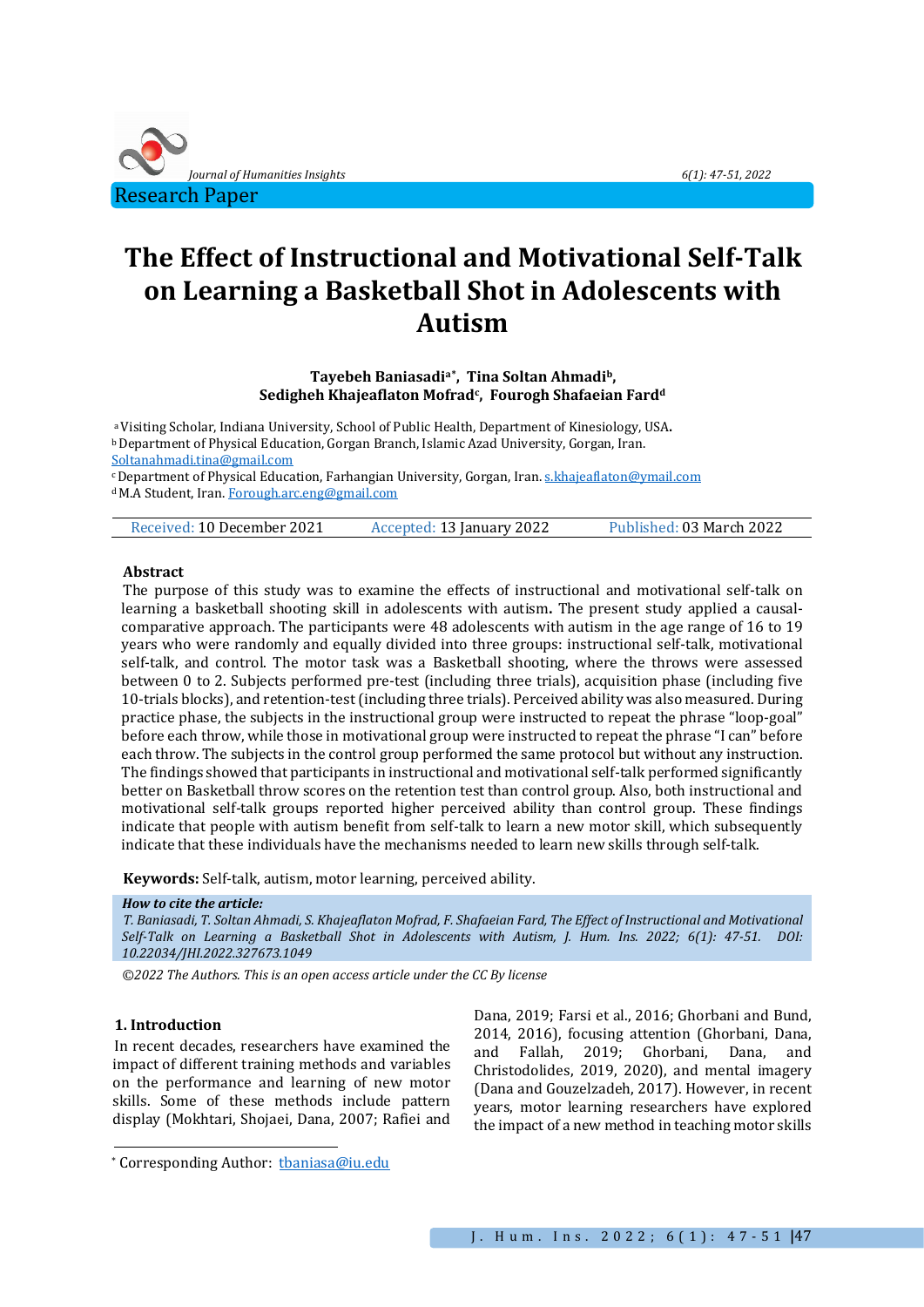known as self-talk. A review of previous research on self-talk shows that in professional sports, professional athletes make extensive use of selftalk at various times during competition or training to improve their level of performance. Also, some studies have examined the effect of self-talk on learning new motor skills and have shown that sports educators make extensive use of self-talk to teach new motor and sports skills to beginners (Hatzigeorgiadis et al., 2008, 2009, 2011; Dana et al., 2011).

In the literature, self-talk is divided into different types. However, the two types of self-talk that are most commonly used in research include<br>motivational and instructional self-talk. motivational and instructional self-talk. Motivational self-talk improves performance and learning by increasing self-confidence and motivation, reducing anxiety, putting in more effort with less energy, and creating positive moods. On the other hand, instructional self-talk improves the focus of attention and technical information and appropriate executive strategies, improves performance and learning. Numerous studies have examined the effect of instructional and motivational self-talk on the performance and learning of new motor skills in new students and using different motor tasks. These studies have shown that the use of instructional and motivational self-talk during practice improves the performance and learning of new motor skills in the novices (Hatzigeorgiadis et al., 2008, 2009, 2011; Dana et al., 2011). For example, Dana, Vaez Mousavi and Mokhtari (2012a) showed that both instructional and motivational self-talk improved the performance of adolescent learners in<br>performing a basketball skill. However, performing motivational self-talk led to better performance than instructional self-talk. In another study, Dana, Vaez Mousavi, and Mokhtari (2012b) showed that the effectiveness of educational and motivational self-talk depends on the type of motor task.

Bandura (1997) proposed the theory of selfefficacy, which is one of the most important theories in psychology. Motor learning scientists have cited many reasons to justify the effect of selftalk on performance and learning new motor skills. However, one of the theories that has attracted the most attention is Bandura's theory of self-efficacy (Bandura, 1997). According to this theory, the reason for the effect of self-talk on athletes' performance is to increase their self-efficacy. Bandura considers self-efficacy as a sense of competence and adequacy and ability to cope with various issues. He believes that people with strong self-efficacy are more diligent in executing tasks than people with weak beliefs, and naturally perform better at tasks.

Previous research on the effect of self-talk on performance and learning new motor skills has been done mainly on healthy people. Although these studies has enhanced our knowledge about the effect of self-talk on exercise and motor learning, the effect of self-talk on improving performance and motor learning in specific groups is unclear, and few studies have examined the effect of self-talk on people with ADHD, autism, mental disorders and ... have dealt. For example, Bakhtiari, Hashemi, and Nasiri (2016) showed that instructional self-talk leads to improved motor performance in children with ADHD. However, the effect of self-talk on people with autism has not been studied. Autism Spectrum Disorder is a broad<br>term used to describe a group of term used to describe a group of neurodevelopmental disorders. This disorder is characterized by communication and social interaction problems. People with autism often show limited, repetitive, and stereotypical signs or patterns of behavior. Autism is the third most common cause of developmental defect in children after mental retardation and cerebral palsy. It has been shown that people with autism often also have mobility disabilities. Therefore, it can be expected that the performance and learning of motor skills in people with autism will be associated with challenges. Therefore, due to the lack of research data on the use of self-talk in improving the performance and motor learning of people with autism, the aim of this study was to investigate the effect of instructional and motivational self-talk on learning a basketball shooting skill in adolescents with autism.

## **2. Method**

The present study applied a causal-comparative approach. The participants were 48 adolescents with autism in the age range of 16 to 19 years who were randomly and equally divided into three groups: instructional self-talk, motivational selftalk, and control.

**2.1. Motor task:** A Basketball throwing skill was used as motor task in this study. Participants performed this skill with standard tools including a standard ball and board. To do that, the participant was required to stay behind the line and throw the ball towards the hoop. The participant got 2 if the ball landed inside the ring, 1 if the ball hit the ring or the square part of the board, and 0 if no one has occurred.<br>2.2. P

Procedure: First, by referring to the individual file in the school, a demographic information sheet was completed for each child. Subjects were tested separately in the gym. Upon entering the room, the subject received the initial explanations of the present study. Then, the subjects received two familiarization trials, where they were asked to practice Basketball throwing skills twice. Then, they performed the pre-test, where they performed Basketball throwing skills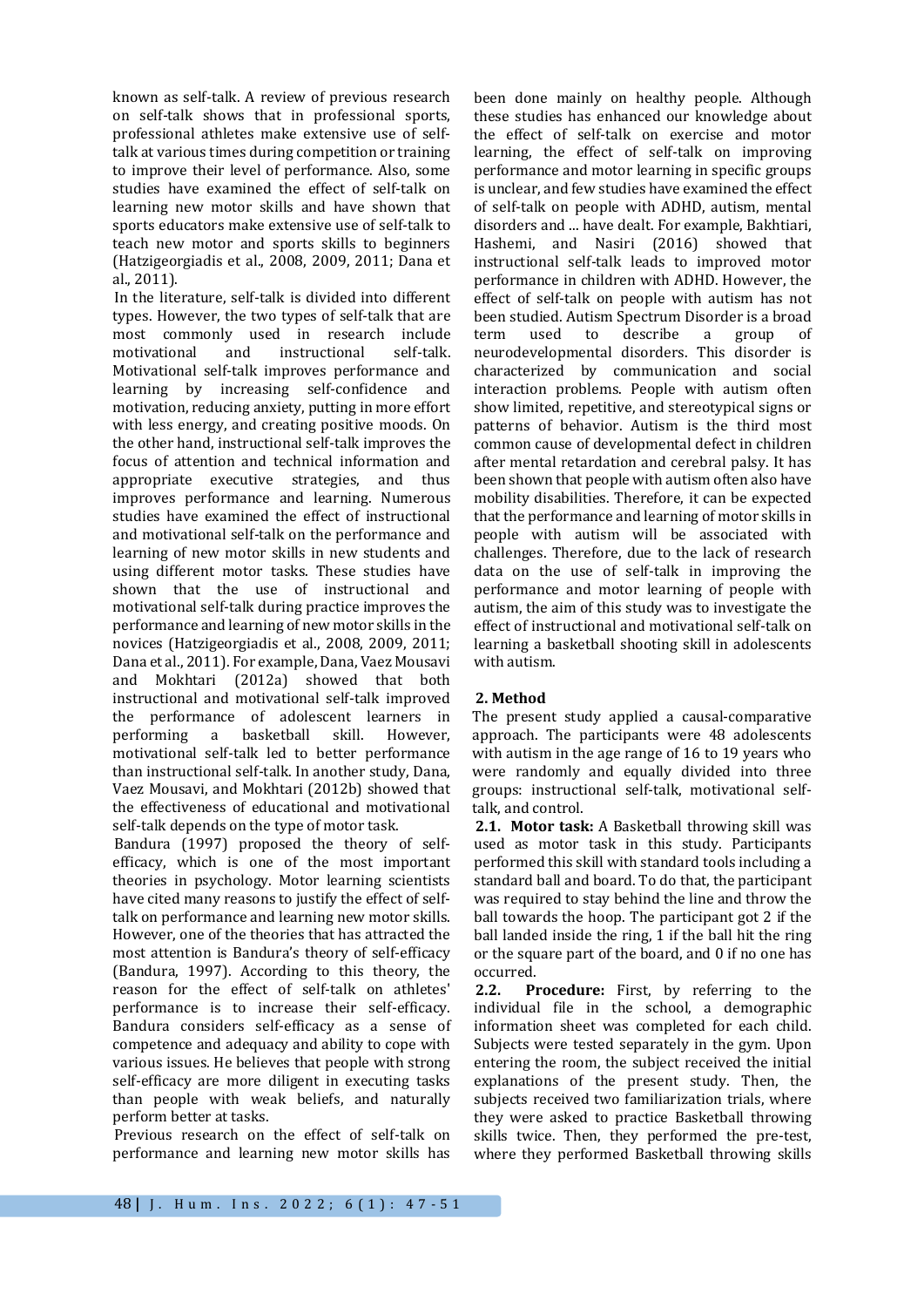three times without any instruction. Then, they participated in the acquisition phase in five training blocks, each containing ten throws. Subjects were given a three-minute break between each training block. During practice phase, the subjects in the instructional group were instructed to repeat the phrase "loop-goal" before each throw, while those in motivational group were instructed to repeat the phrase "I can" before each throw. The subjects in the control group performed the same protocol but without any instruction. One day after the acquisition test, the subjects took a retention test that included three throws. No instruction was provided before and during the retention test. In order to test Bandura self-efficacy theory, a Perception of Ability test was taken from adolescents with autism before pre-test and retention test. In this test, adolescents were asked to select a number from zero to 100 (with a 10 point interval) that indicated their perception of their ability to score 10 in subsequent throws.<br>2.3. **Data analysis:** We measured throw

**2.3. Data analysis:** We measured throwing accuracy in pre-test and retention test as dependent variables. We used one-way analysis of variance (ANOVA) to compare groups regarding the accuracy of throwing in pre-test and retention test. Tukey post hoc test was used as a post hoc test. The level of statistical significance was used at P <0.05.

## **3. Results**

The demographic characteristics of the subjects including age, height, weight, and BMI are presented in Table 1.

|--|

| Group                          | Age              | Height             | Weight            | <b>BMI</b>       |
|--------------------------------|------------------|--------------------|-------------------|------------------|
| <b>Instructional Self-talk</b> | $17.35 \pm 1.44$ | $160.16 \pm 15.13$ | 61.68+14.22       | $21.30 \pm 2.64$ |
| <b>Motivational Self-talk</b>  | $17.61 \pm 1.81$ | $162.51 \pm 15.19$ | $61.50 \pm 15.08$ | $21.24 \pm 2.61$ |
| Control                        | $16.94 \pm 1.90$ | $165.73 \pm 15.78$ | $60.28 \pm 15.90$ | $21.72 \pm 2.73$ |

Performances of the subjects in the pre-test and retention test is shown in Table 2 and Figure 1.

**Table 2.** Mean and standard deviation of Basketball throwing scores in pre-test and retention test

|                                 |           |           | <b>Instructional</b><br>Self-talk | <b>Motivational</b><br>Self-talk | Control |
|---------------------------------|-----------|-----------|-----------------------------------|----------------------------------|---------|
| <b>Throwing</b><br><b>Score</b> | Pretest   | Mean      | 0.29                              | 0.24                             | 0.26    |
|                                 |           | <b>SD</b> | 0.27                              | 0.16                             | 0.44    |
|                                 | Retention | Mean      | 0.69                              | 0.71                             | 0.32    |
|                                 |           | <b>SD</b> | 0.73                              | 0.71                             | 0.62    |
| Perception of<br><b>Ability</b> | Pretest   | Mean      | 11.96                             | 12.17                            | 12.60   |
|                                 |           | <b>SD</b> | 20.94                             | 18.40                            | 19.67   |
|                                 | Retention | Mean      | 41.89                             | 38.47                            | 20.44   |
|                                 |           | SD        | 24.09                             | 20.71                            | 16.06   |



**Figure 1.** Means of throwing scores across groups

J. Hum. Ins. 2 0 2 2 ; 6 ( 1 ): 4 7 - 5 1 **|**49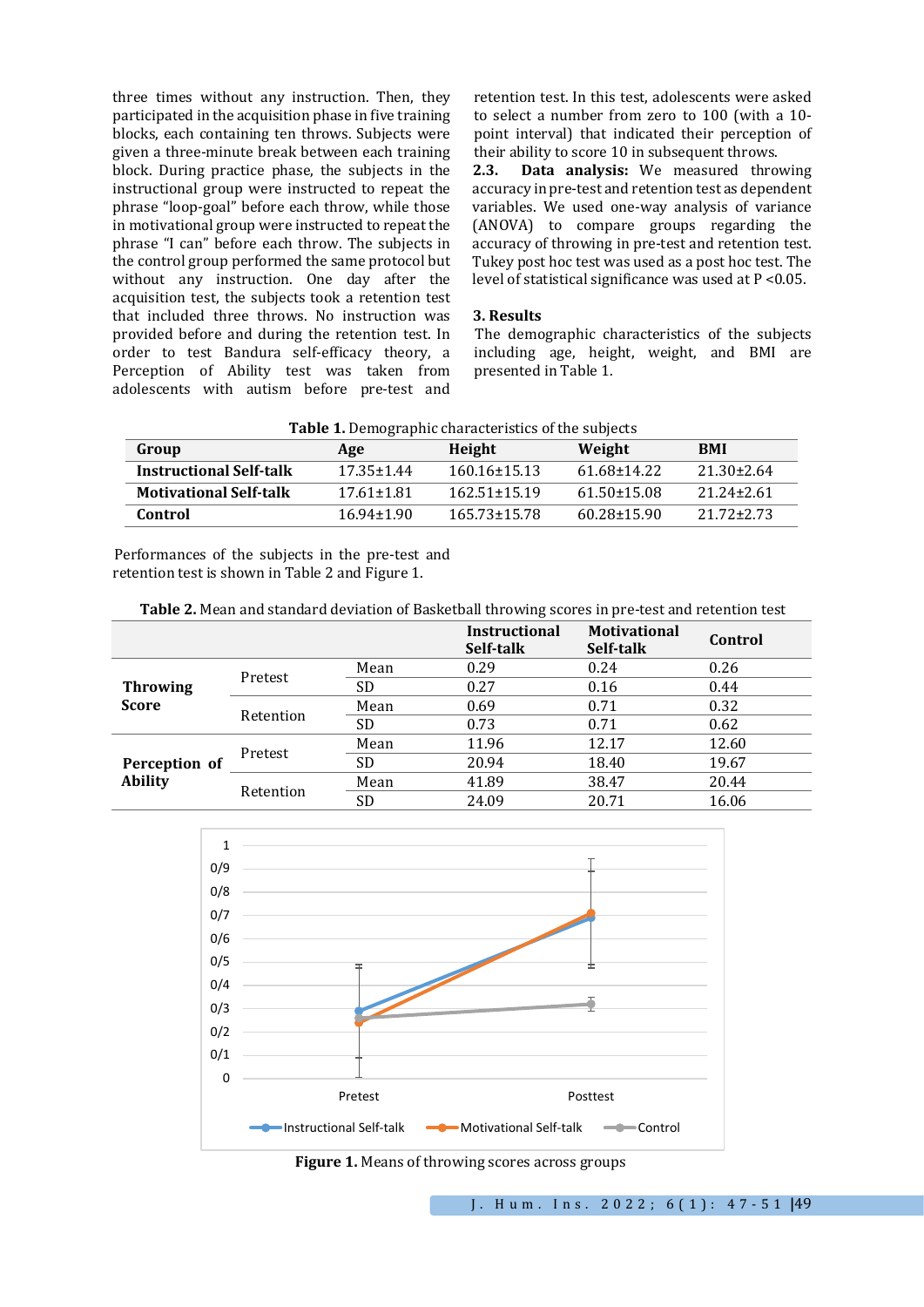The results of analysis of variance in pre-test and retention test are given in Table 3.

| <b>rapic 5.</b> Results by alialysis or variance in pre-test and retention test |                       |    |                    |       |       |
|---------------------------------------------------------------------------------|-----------------------|----|--------------------|-------|-------|
| Group                                                                           | <b>Sum of Squares</b> | df | <b>Mean Square</b> |       | Sig   |
| Pretest                                                                         | 64.15                 |    | 29.99              | 0.62  | 0.861 |
| Retention                                                                       | 381.18                |    | 151.90             | 36.91 | 0.000 |
| Pretest                                                                         | 33.10                 |    | 30.08              | 0.82  | 0.710 |
| Retention                                                                       | 390.20                |    | 140.71             | 29.44 | 0.000 |
|                                                                                 |                       |    |                    |       |       |

**Table 3.** Results of analysis of variance in pre-test and retention test

The results ANOVA revealed that the subjects had identical conditions before training, as we found no significant difference in throwing scores between the groups in the pre-test  $(F = 0.62, p = 0.86)$ . However, in retention test, we found significant differences between groups ( $F = 36.91$ ,  $p < 0.001$ ). Tukey post hoc test demonstrated that both instructional and motivational self-talk groups performed better than the control group (p <0.001). However, there was no significant difference between the instructional and motivational self-talk groups (p> 0.05).

Regarding perception of ability, the results showed that the subjects had same situation before entering to training, as we found no significant difference in perception of ability between the groups in the pretest ( $F = 0.82$ ,  $p = 0.71$ ). Nevertheless, there were significant differences between groups in the retention test ( $F = 29.44$ ,  $p < 0.001$ ). Tukey post hoc test demonstrated that both instructional and motivational self-talk groups reported higher perception of ability than the control group (p <0.001). However, there was no significant difference between the motivational self-talk groups (p> 0.05).

#### **4. Discussion and Conclusion**

The effect of self-talk on improving motor performance and learning in specific groups such as autism is unclear. The purpose of this study was, therefore, to examine the effects of instructional and motivational self-talk on learning a basketball shooting skill in adolescents with autism. The study hypothesized that adolescents with autism would be able to learn a Basketball throwing skill by using instructional and motivational self-talk. The results showed that adolescents with autism who used instructional and motivational self-talk performed significantly better on Basketball throw scores on the retention test than no-instruction control group. However, there was no significant difference between the instructional and motivational selftalk groups. These results show that adolescents with autism have been able to use instructional and motivational self-talk and have improved their post-test performance. The results of this study are indirectly consistent with the results of previous studies on the effect of self-talk on motor performance and learning in healthy individuals

(Hatzigeorgiadis et al., 2008, 2009, 2011; Dana et al., 2011, 2012).

The second part of the study showed that in the retention test, adolescents with autism in the instructional and motivational self-talk groups showed higher perception of ability than the control group. This result is consistent with Bandura theory of self-efficacy (Bandura, 1997) and indicates that the reason for the effects of selftalk on motor performance is perception of ability. Bandura sees verbal encouragement as a source of perceived ability that has something to do with selftalk. Verbal encouragement on the part of the individual in the form of instructional self-talk can help increasing a sense of perceived ability while practicing and learning the skill. Previous research has also shown that increased perceived ability reduces anxiety and performance anxiety. Therefore, it seems that perceived ability facilitates learning by reducing self-focus.

To conclude, the results of this study demonstrate that people with autism benefit from self-talk to learn a new motor skill. This finding may indicate that these individuals have the mechanisms needed to learn new skills through self-talk, such as perceived ability. Future studies should focus on different motor tasks as well as other age groups.

#### **References**

- 1. Bakhtiari, A., Hashemi, A., & Naseri, S. (2020). Instructional Self-Talk on Motor Learning in Children with Attention-Deficit Hyperactivity Disorder. *Journal of Disabilities Studies*, 10, 77.
- 2. Bandura A. (1997). *Self-efficacy: The exercise of control*. New York: W. H. Freeman.
- 3. Dana, A., Rezaee Shirazi, R., Jalili, F., Zamanian, F. (2011). The effect of instruction and motivational self-talk on performance and retention of discrete and continuous motor tasks". *Australian Journal of Basic & Applied Sciences*, 5(8), 312-315.
- 4. Dana, D., Vaez Mousavi, M., and Mokhtari, P. (2012). The Effect of Instructional and Motivational Self Talk on Motor Performance in Adults and Adolescents. *Advances in Environmental Biology*, 17; 71-80.
- 5. Dana, D., Vaez Mousavi, M., and Mokhtari, P. (2012). Belief in Self Talk and Motor<br>Performance in Basketball Shooting. Performance